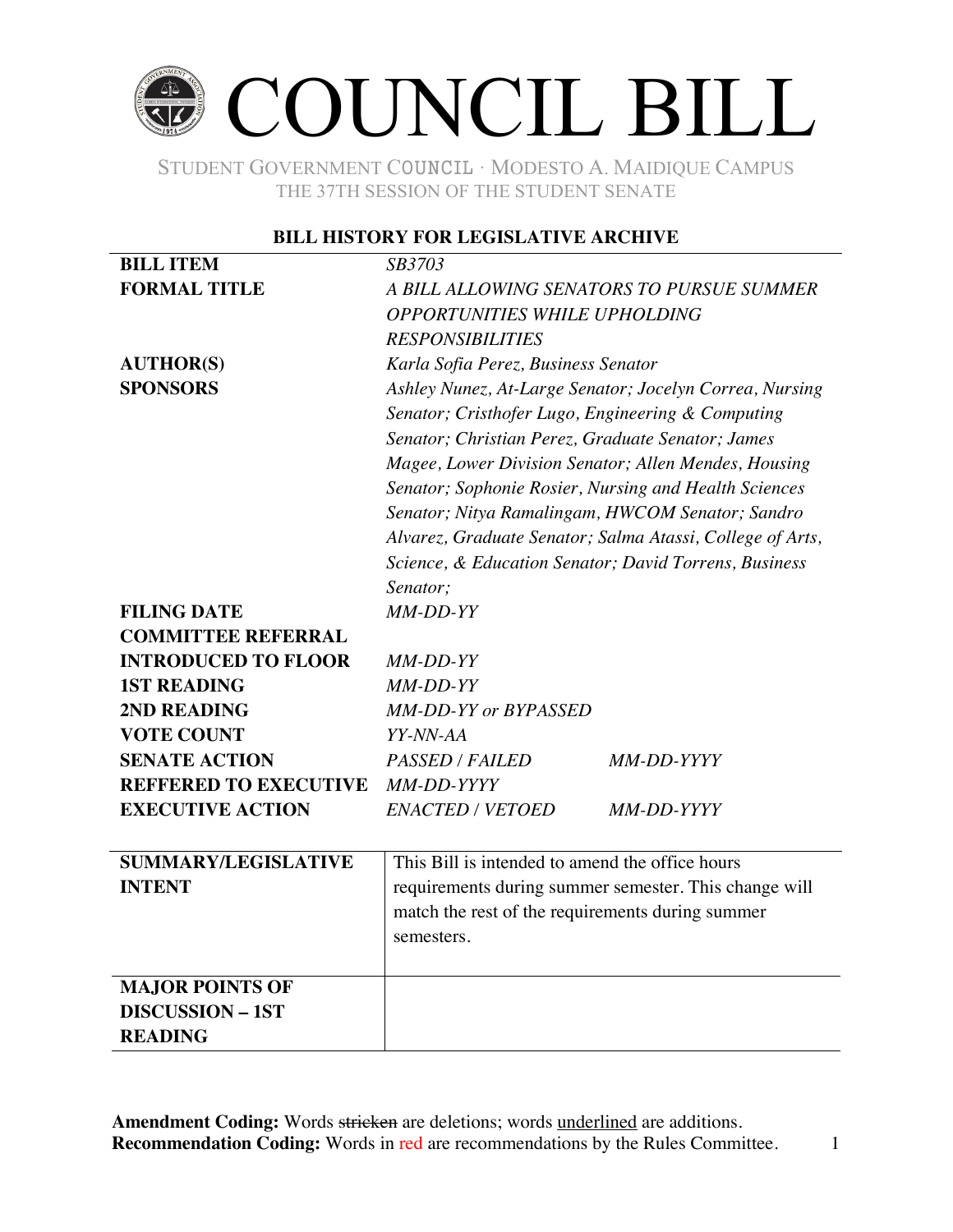## COUNCIL BILL

STUDENT GOVERNMENT COUNCIL ∙ MODESTO A. MAIDIQUE CAMPUS THE 37TH SESSION OF THE STUDENT SENATE

| <b>MAJOR POINTS OF</b>            |                                                        |
|-----------------------------------|--------------------------------------------------------|
| <b>DISCUSSION - 2ND</b>           |                                                        |
| <b>READING</b>                    |                                                        |
| DOCUMENTS/RESEARCH/               | WHEREAS, 93.75% of students surveyed said their        |
| PERSONAL STATEMENTS               | economic status was affected due to COVID-19           |
|                                   | WHEREAS, 93.33% of students surveyed said their        |
|                                   | financial situation would improve if they were offered |
|                                   | some form of employment                                |
|                                   | WHEREAS, 21.43% of students surveyed have been         |
|                                   | offered a job opportunity this summer                  |
|                                   | THEREFORE, let it be resolved that senators who have   |
|                                   | been offered job opportunities during the summer       |
|                                   | semester be excused under the discretion of the SGC-   |
|                                   | MMC Speaker and Internal Affairs Chair.                |
|                                   |                                                        |
| <i>SB3703</i><br><b>Bill Item</b> |                                                        |
| <b>Formal Title</b>               | A BILL ALLOWING SENATORS TO PURSUE SUMMER              |
|                                   | OPPORTUNITIES WHILE UPHOLDING RESPONSIBILITIES         |

| <b>Author(s)</b>          | Karla Sofia Perez, Business Senator                              |
|---------------------------|------------------------------------------------------------------|
|                           |                                                                  |
| <b>Sponsors</b>           | Ashley Nunez, At-Large Senator; Jocelyn Correa, Nursing Senator; |
|                           | Cristhofer Lugo, Engineering Senator; Cristian Perez, Graduate   |
|                           | Senator; James Magee, Lower Division Senator; Allen Mendes,      |
|                           | Housing Senator; Sophonie Rosier, Nursing and Health Sciences    |
|                           | Senator; Nitya Ramalingam, HWCOM Senator; Sandro Alvarez,        |
|                           | Graduate Senator; Salma Atassi, College of Arts, Science, &      |
|                           | <i>Education Senator; David Torrens, Business Senator;</i>       |
| <b>Filed</b>              | <i>MM-DD-YY</i>                                                  |
| <b>Committee Referral</b> |                                                                  |

### **A BILL ALLOWING SENATORS TO PURSUE SUMMER OPPORTUNITIES WHILE UPHOLDING RESPONSIBILITIES**

### *Be it enacted by the Student Senate of the Student Government Association of the Modesto A. Maidique Campus of Florida International University assembled,*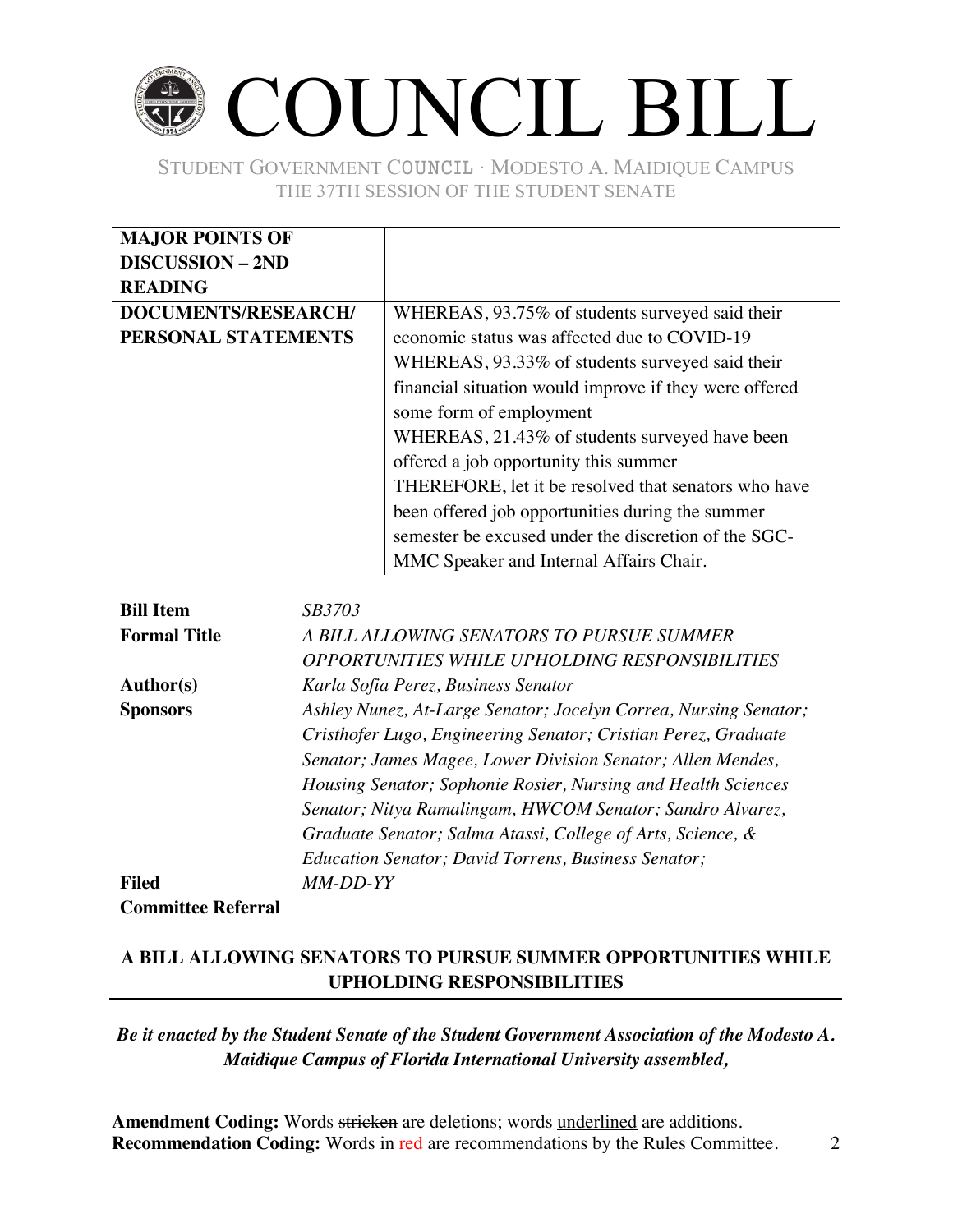

THE 37TH SESSION OF THE STUDENT SENATE

#### **SECTION 1. SHORT TITLE.**

a) This Bill may be cited as the "A Bill to Allow Summer Opportunities".

#### **SECTION 2. TERMS**

a) "FIU" refers to Florida International University, its community, and/or its administration;

b) "SGC-MMC" refers to the Student Government Council of the Modesto A. Maidique Campus of Florida International University;

#### **SECTION 3. AUTHORITY**

The proposal outlined in this Bill is in compliance with the authority granted in Article III, Section 5 (A) 1 of the SGA Constitution as well as restated in Article III, Section 3.01 (b) i-1 of the SGC-MMC Statutes, stating that "[The Senate shall] enact and diligently carryout all legislation necessary and proper for the general welfare of the Student Body."

#### **SECTION 4. BILL**

#### **Section 3.07** Senator Requirements

- (c) Constituency Engagement
	- (i) Each semester, Senators shall be required to hold and maintain at least (3) office hours a week in which they are accessible to their constituents within the Student Body
		- (1) Summer semester excluded under discretion of the SGC-MMC Speaker of the Senate and Internal Affairs Chair with a consensus. Exceptions to be excluded from office hours in the summer semester could include but are not limited to:

a) Obtaining a job/internship opportunity, paid or unpaid, that requires the student to work a total of 30+ hours weekly (with proof). b) Travel to work in another state or country (with proof).

(2) Senators shall notify the Speaker, Internal Affairs Committee, and the Student Government Association Advisor of the day(s), times(s), and location(s), and hours of their office hours at least five (5) university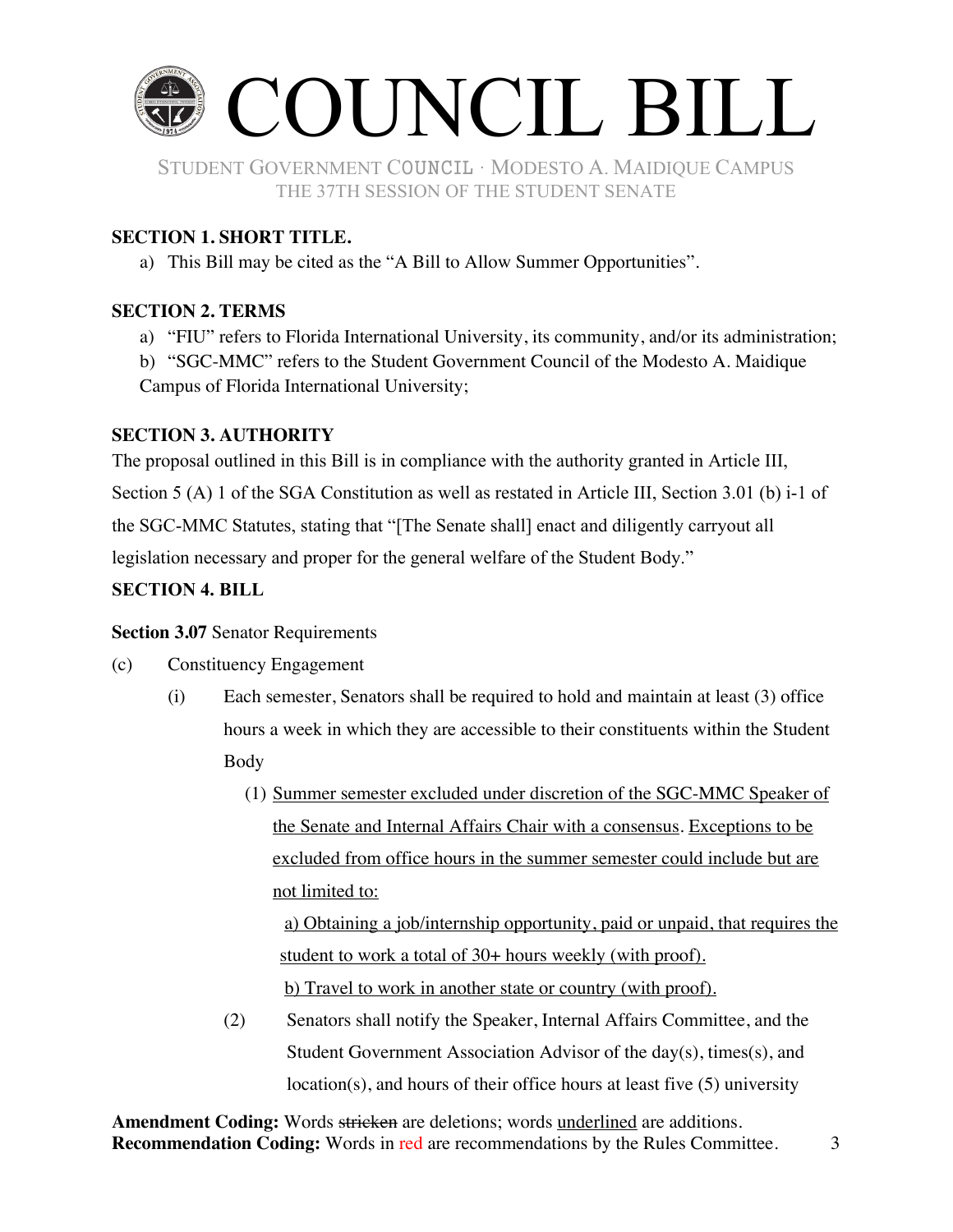# COUNCIL BILL

STUDENT GOVERNMENT COUNCIL ∙ MODESTO A. MAIDIQUE CAMPUS THE 37TH SESSION OF THE STUDENT SENATE

> business days after the official University Add/Drop date in writing or, if applicable, a University-sponsored online platform to submit their hours.

- (3) Office hours shall only be held on days that the University is open and during regular business hours.
- (4) Senator office hours shall be posted publicly on the SGA website, inprint, or any platform that is easily accessible for all members of the Student Body to access.
- (5) Senators shall inform the Internal Affairs Committee of any cancelled office hours within one (1) university business day of the hours to be cancelled.
- (6) Any required meeting of a Senator, or SGA sponsored event shall not count towards office hours. This includes but is not limited to all Senate meetings, all assigned Committee meetings, RHA meetings of Housing Senators, or Dean meetings.

#### **Section 3.05**

- (g) Internal Affairs Committee
	- (i) Purpose and Responsibilities
		- (9) The committee will be responsible for administering repercussions for missing mandatory meetings, such as Senate meetings, Committee meetings, and Senate Leadership meetings, as well as not completing office hours.
			- a) Repercussion administered regarding Senator office hours shall be as follows:
				- i) Upon one week of not completing their require Senator office hours, the Senator shall be emailed within fortyeight (48) hours of the Senate meeting following the week during which they did not complete their Senator office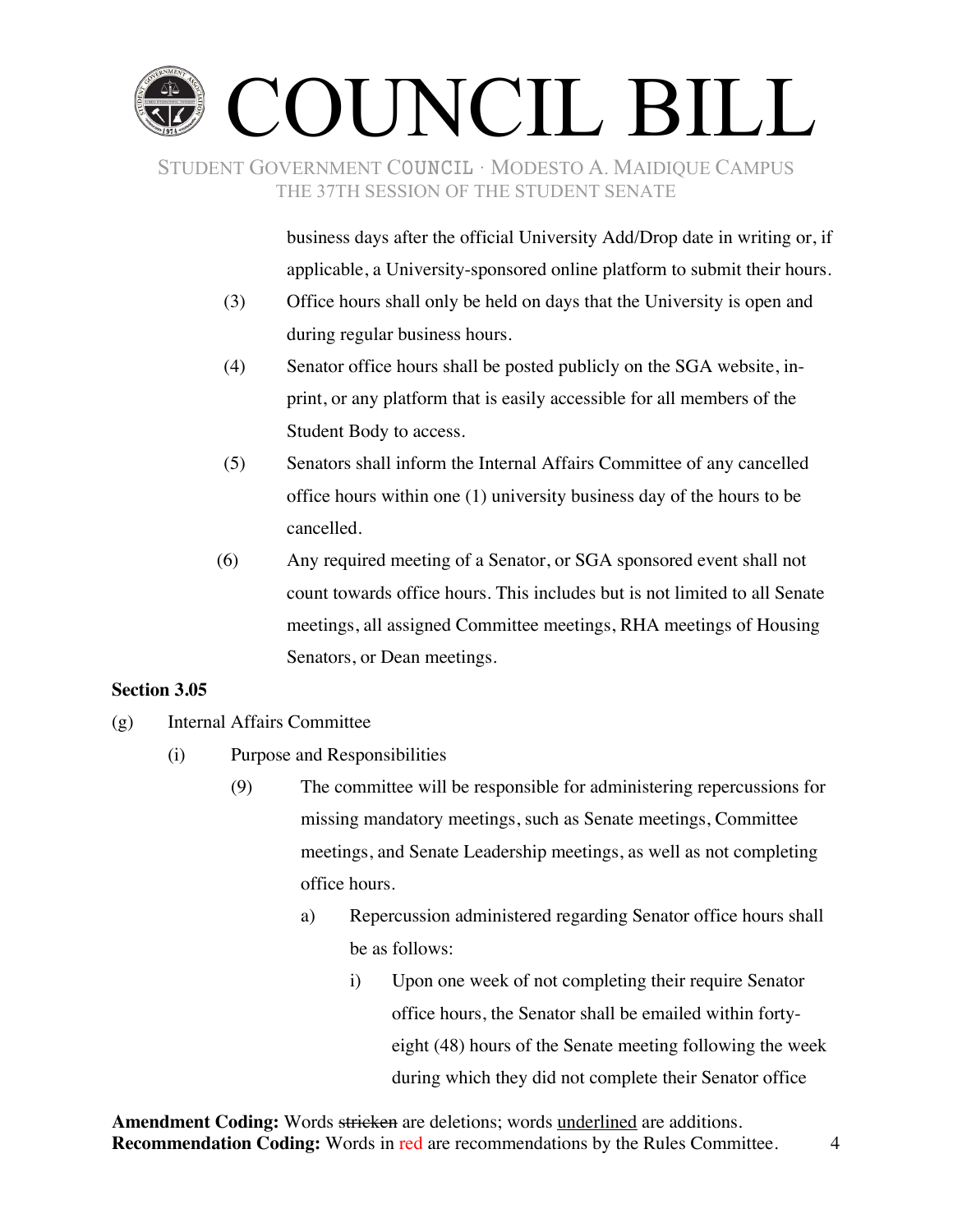

hours for the first time. The email shall consist of a notification of their lack of compliance with the governing documents and a warning that continuing to do so could result in further consequences including, but not limited to, impeachment. The IA Chair will be tasked with trying to arrange a meeting that shall include the Senator in question, the Speaker of the Senate or the Speaker Pro Tempore, and themselves. This meeting shall serve as a way to further alert the Senator to their failure to fulfill their Senator requirements.

- ii) Upon a second week of not completing their required Senator office hours, the Senator shall again be notified via email of their failure to comply with the governing documents within forty-eight (48) hours of the Senate meeting following the week during which they did not complete their Senate office hours for a second time. For the week immediately following their second week of missing their Senator office hours, the Senator in question will have their Senate floor and voting rights and their committee voting rights suspended.
- iii) Upon a third week of not completing their required Senator office hours, the IA Chair will be tasked with submitting a writ to the Judicial Branch against the given SGC-MMC Senator and recommend that the Supreme Court remove the Senator on the grounds that the Senator is in nonfeasance. The IA Chair shall again notify via email the Senator in question within forty-eight (48) hours of the Senate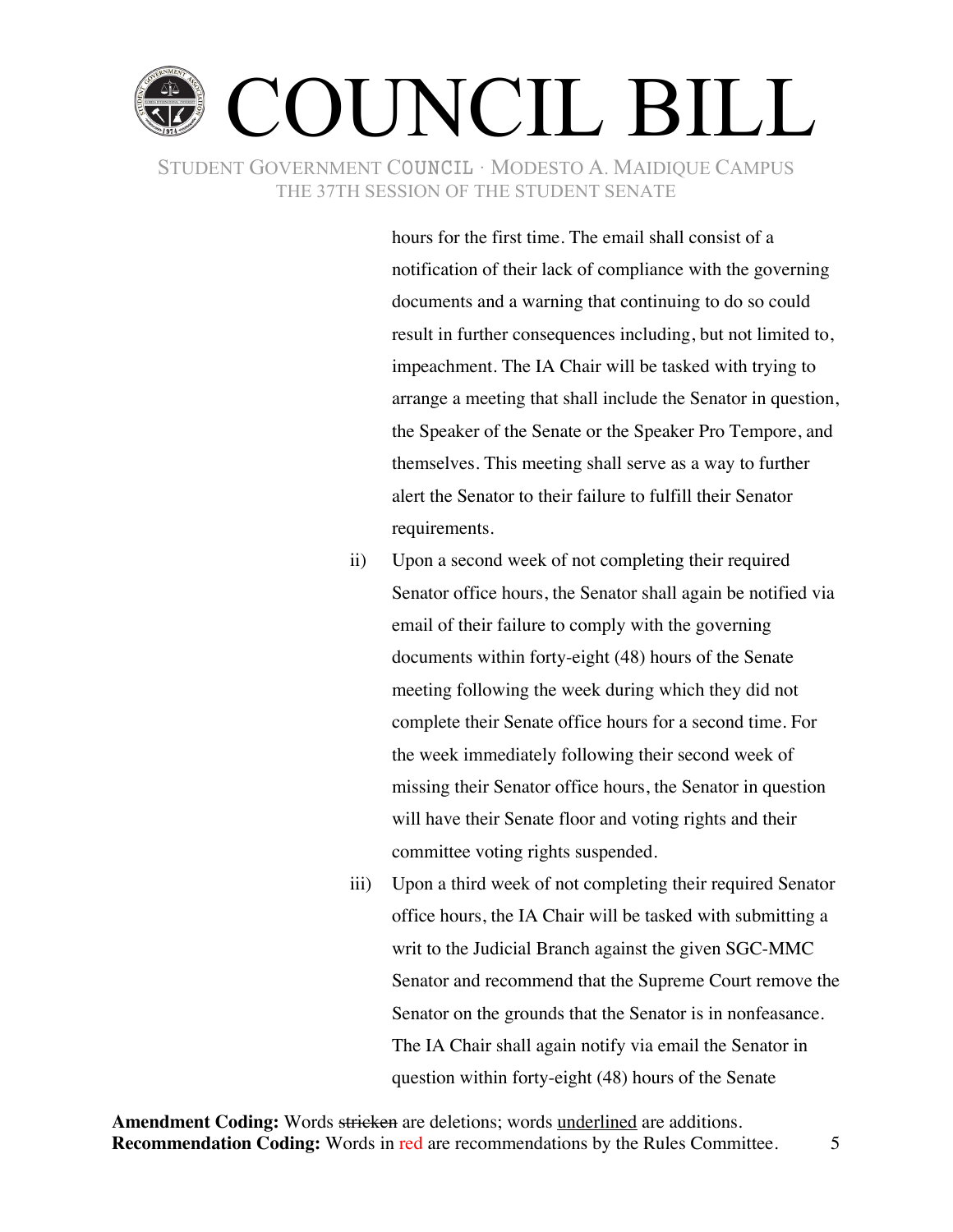

meeting following the week during which they did not complete their Senator office hours for a third time. This email shall also warn the Senator that a writ will be filed against them based on the fact that they have failed to meet their Senator requirements. The IA Chair will let the Senator in question know in this email that they also have the option to resign if they would not like to endure a trial before the Supreme Court.

- b) Senators who are excused for the summer semester will face no repercussions unless the SGC-MMC Speaker of the Senate and Internal Affairs Chair decide to revoke those privileges. If privileges are revoked, the senator must be notified 48 hours in advance through an official email or written communication from both the SGC-MMC Speaker of the Senate and Internal Affairs Chair.
- c) Repercussions administered regarding absences shall be in accordance with the procedure outlined in the SGC-MMC Statutes Article III Section 3.07 subsections (a) "Meeting Attendance" and (b) "Absences"

#### **SECTION 5. IMPLEMENTATION**

Upon the passage of this Bill by the SGC-MMC Senate and the signing of it by the SGC-MMC President, this shall become the official law of the SGC-MMC.